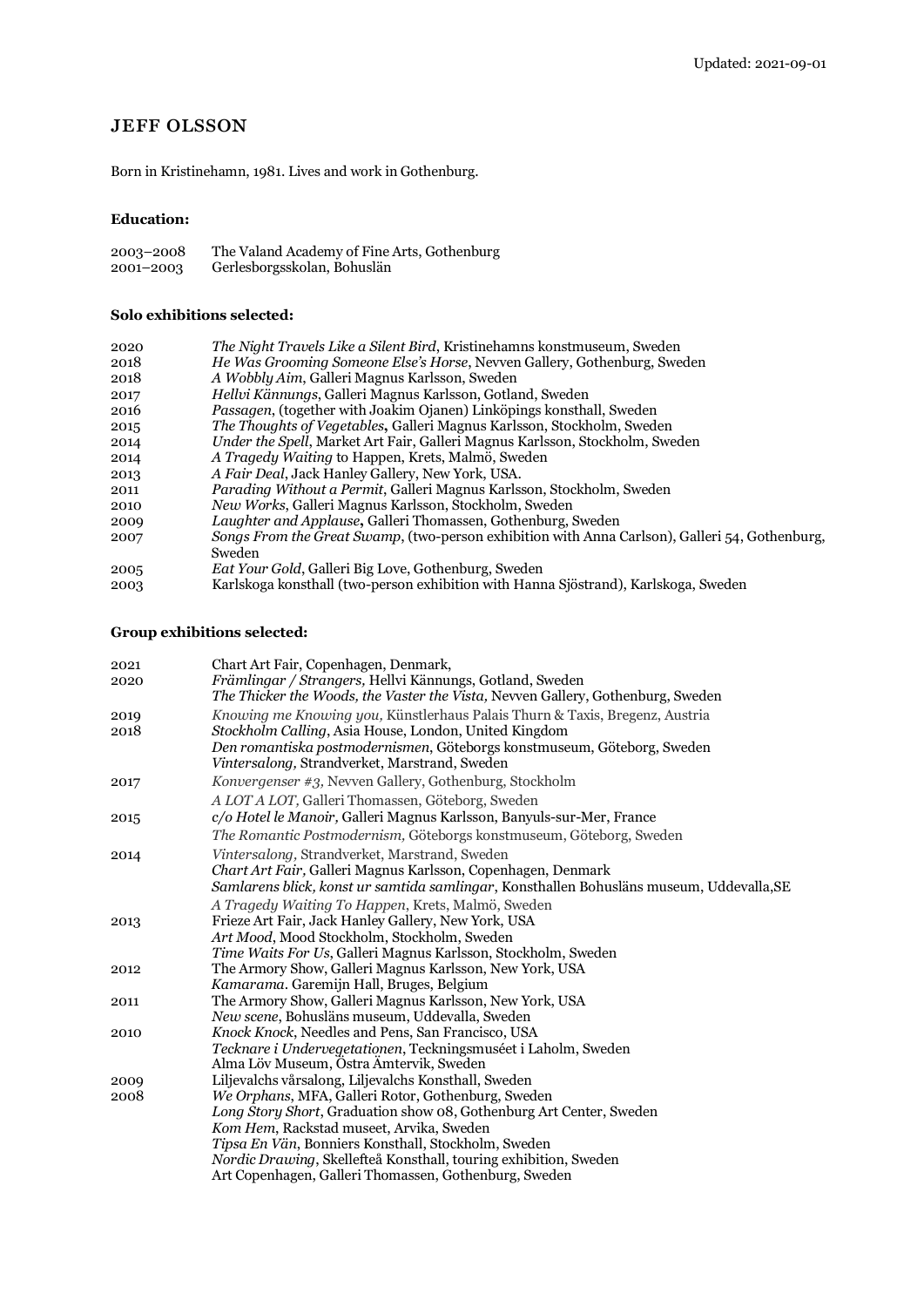| Ten art school graduates, Västerås Art Museum, Västerås, Sweden  |
|------------------------------------------------------------------|
|                                                                  |
|                                                                  |
|                                                                  |
| Sparbanksfond Väst Stipendium, Bohusgalleriet, Uddevalla, Sweden |
|                                                                  |
|                                                                  |



**Galleri Magnus Karlsson** Fredsgatan 12 111 52 Stockholm Sweden +46 8 660 43 53